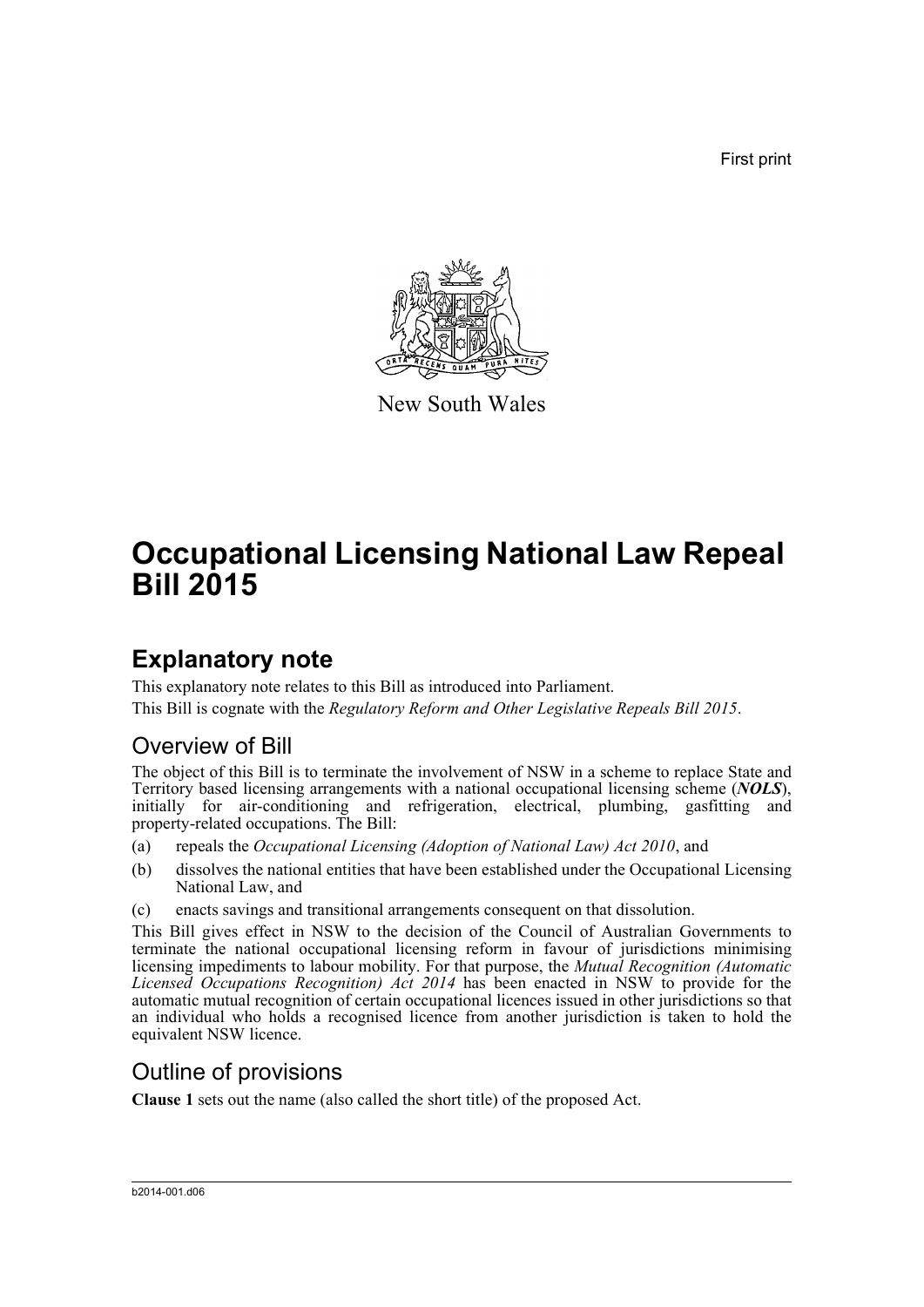**Clause 2** provides that the proposed Act commences, or is taken to have commenced, on the date on which the *Occupational Licensing National Law Act 2010* of Victoria (the *Victorian Act*) is repealed.

**Clause 3** defines certain words and expressions used in the proposed Act.

**Clause 4** repeals the *Occupational Licensing (Adoption of National Law) Act 2010* of New South Wales (the *NSW Act*) that applies the text of the Occupational Licensing National Law set out in the Victorian Act as a law of New South Wales.

**Clause 5** dissolves the following entities established under the Occupational Licensing National Law in so far as they are constituted by the NSW Act:

- (a) the National Occupational Licensing Authority,
- (b) the National Occupational Licensing Board,
- (c) each Occupational Licence Advisory Committee.

Each of those entities was separately established by the Victorian Act, the NSW Act and the adoption Acts of the other participating States and Territories. However, the relevant Parliaments adopting the Occupational Licensing National Law declared their intention that the Law has the effect of establishing a single national entity.

Clause 5 also provides that:

- (a) the members of the Licensing Board or a Licence Advisory Committee cease to be members and are not entitled to any remuneration or compensation as a result, and
- (b) any remaining assets, rights or liabilities (if any) of the dissolved entities become, on their dissolution, the assets, rights and liabilities of the Crown in right of the participating States and Territories, and
- (c) any act, matter or thing that is authorised or required to be done in relation to those assets, rights or liabilities by the dissolved entities is authorised or required to be done by the Secretary of the NSW Treasury.

**Clause 6** abolishes the National Occupational Licensing Authority Fund established under the Occupational Licensing National Law and provides that any money or property standing to the credit of the Fund immediately before its abolition are assets to be dealt with under clause 5.

**Clause 7** makes provision for any final financial statements of the National Occupational Licensing Authority for the period before its dissolution that have not been prepared, audited and published to be prepared, audited and published after its dissolution by the Secretary of the NSW Treasury.

**Clause 8** transfers to the custody of the NSW Treasury the records of the entities dissolved by the proposed Act and provides that the *State Records Act 1998* of New South Wales and other laws of New South Wales apply to those records as if they were the records of NSW Treasury.

**Clause 9** provides for the making of regulations, including regulations that contain provisions of a savings or transitional nature consequent on the enactment of the proposed Act.

**Clause 10** omits a provision of the *Civil and Administrative Tribunal Act 2013* that allocates the functions of the Civil and Administrative Tribunal of New South Wales in relation to the Occupational Licensing National Law.

**Clause 11** omits a provision of the *Criminal Procedure Regulation 2010* that requires the relevant Department to pay court fees in relation to offences against the Occupational Licensing National Law.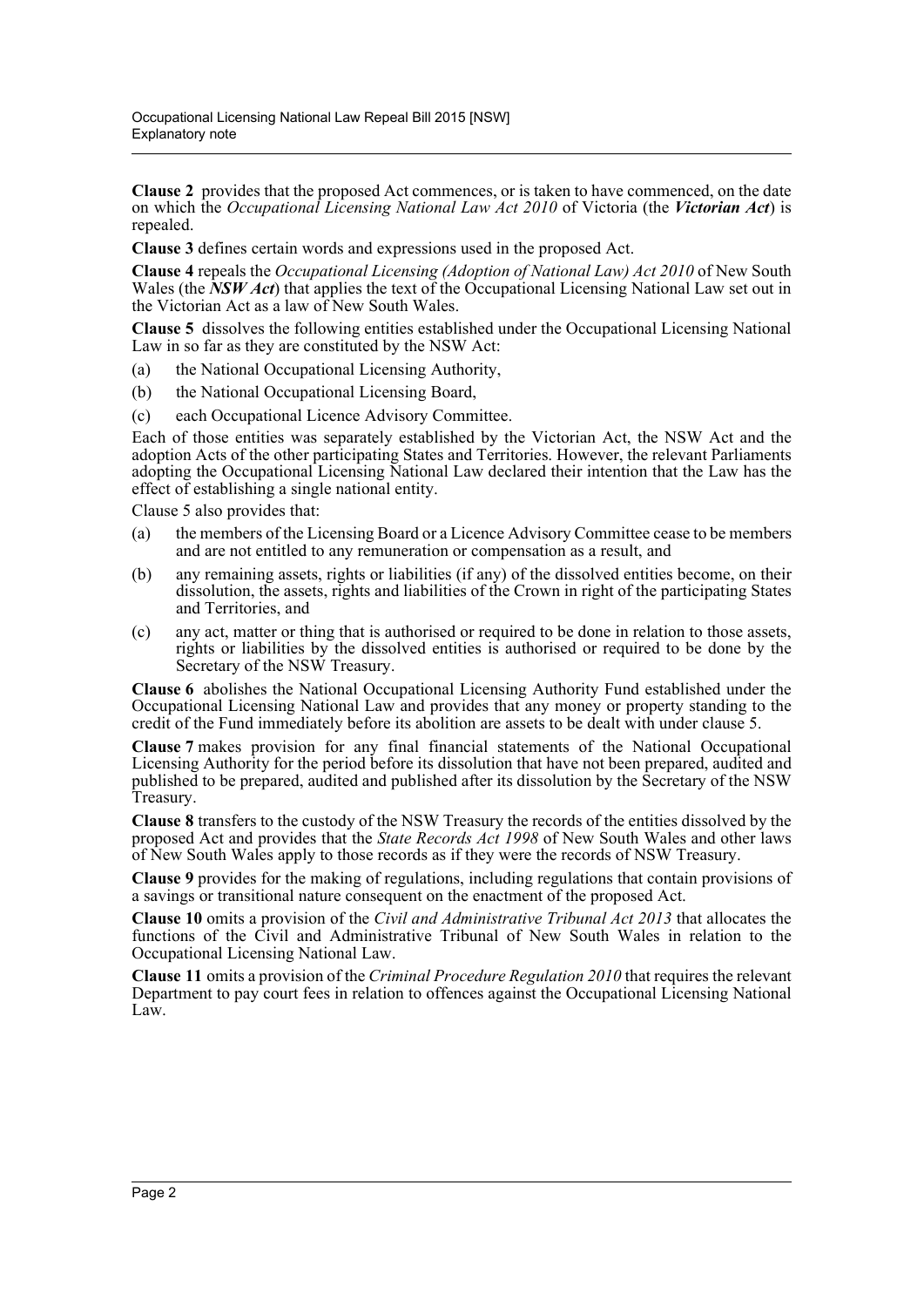First print

Page



New South Wales

# **Occupational Licensing National Law Repeal Bill 2015**

### **Contents**

| 1. | Name of Act                                                   | 2              |
|----|---------------------------------------------------------------|----------------|
| 2  | Commencement                                                  | 2              |
| 3  | Definitions                                                   | $\overline{2}$ |
| 4  | Repeal of National Law Act of this jurisdiction               | 2              |
| 5  | Dissolution of National Licensing Authority, Licensing Board  |                |
|    | and Advisory Committees                                       | 2              |
| 6  | Abolition of National Occupational Licensing Authority Fund   | 3              |
|    | Final Licensing Authority financial statements                | 3              |
| 8  | Transfer of certain records to NSW Treasury                   | 3              |
| 9  | Regulations                                                   | 3              |
| 10 | Consequential amendment of Civil and Administrative Tribunal  |                |
|    | Act 2013 No 2                                                 | 4              |
| 11 | Consequential amendment of Criminal Procedure Regulation 2010 | 4              |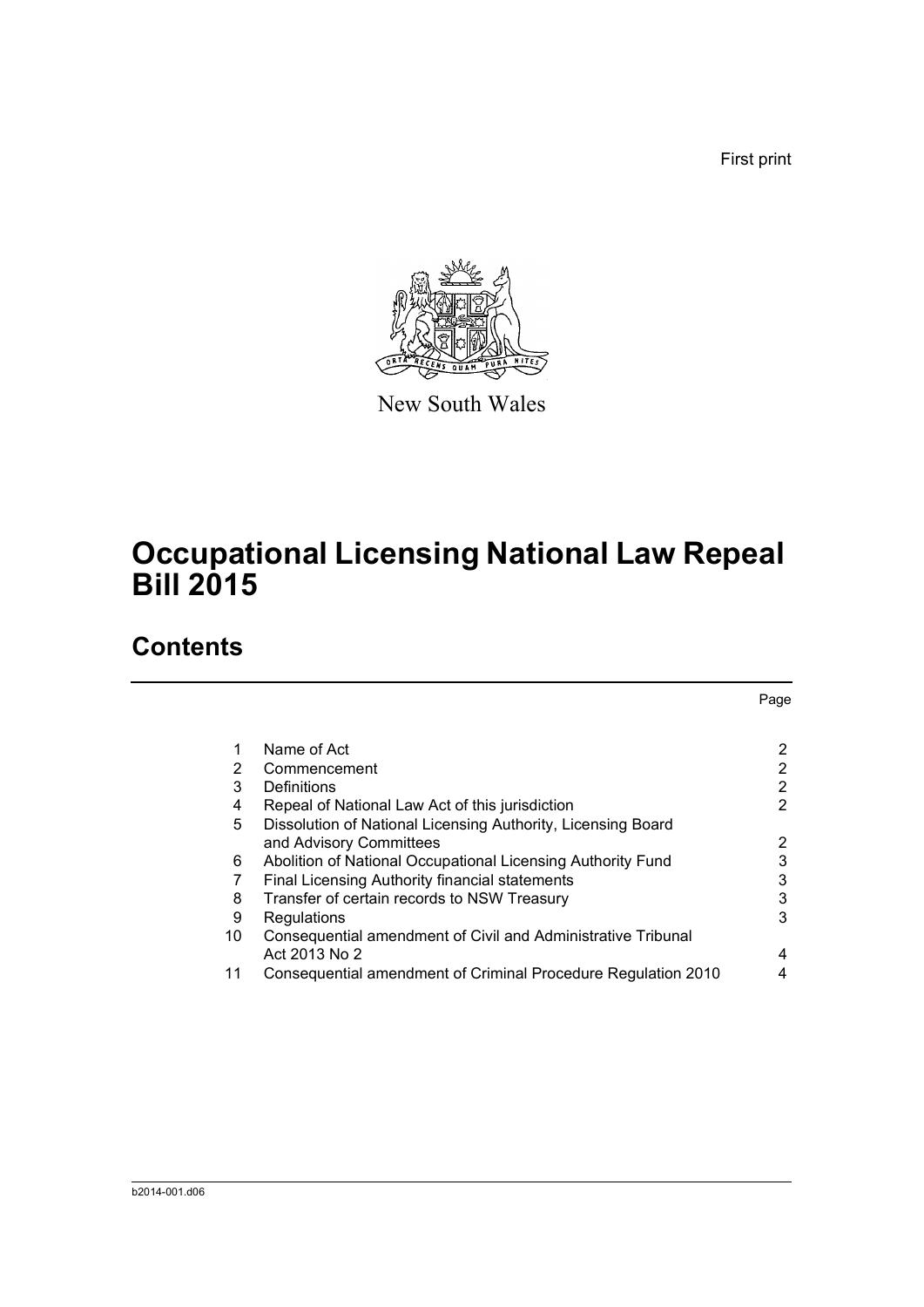

New South Wales

# **Occupational Licensing National Law Repeal Bill 2015**

No , 2015

#### **A Bill for**

An Act to repeal the *Occupational Licensing (Adoption of National Law) Act 2010*; and to enact savings and transitional provisions consequent on that repeal.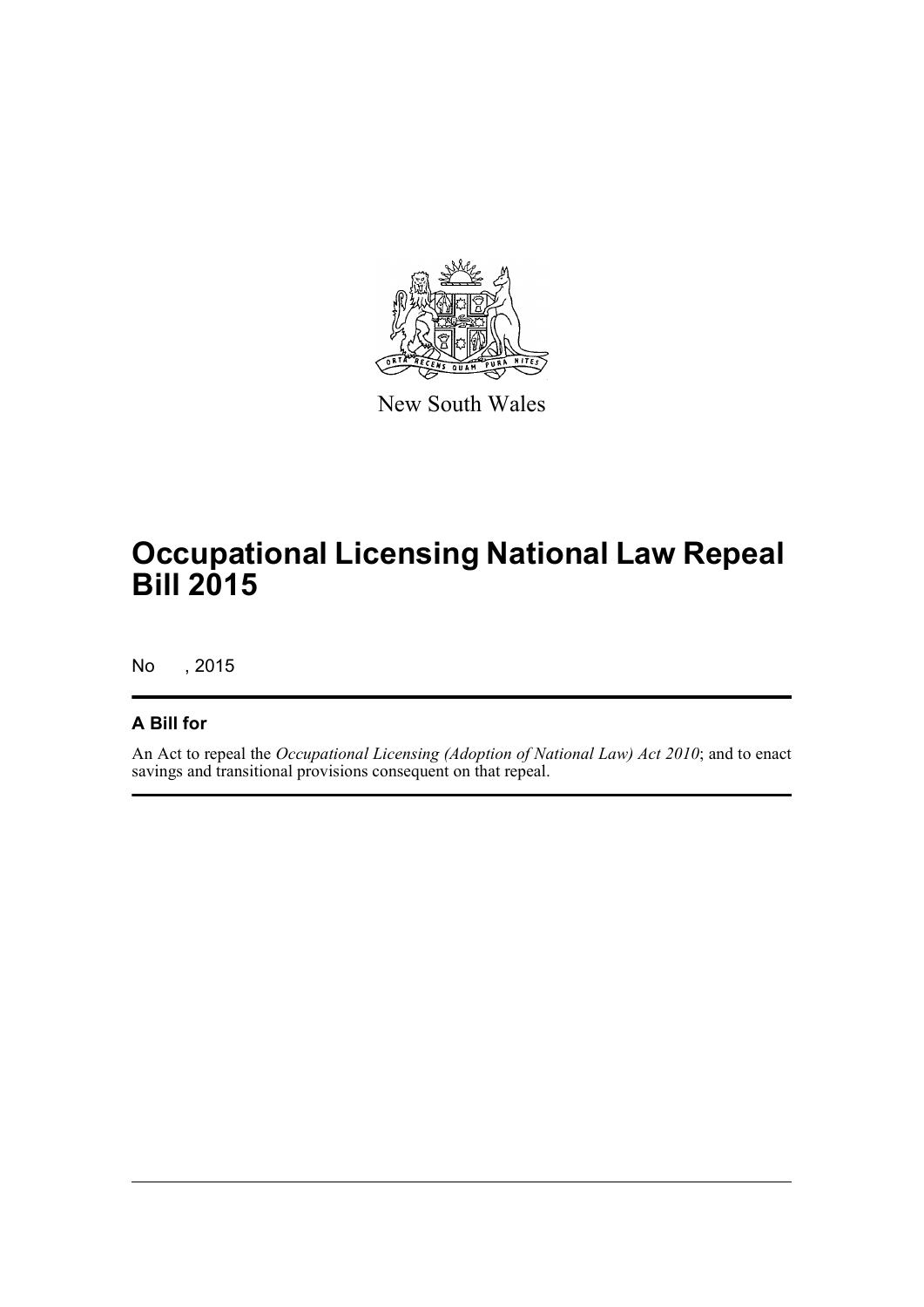Occupational Licensing National Law Repeal Bill 2015 [NSW]

<span id="page-4-4"></span><span id="page-4-3"></span><span id="page-4-2"></span><span id="page-4-1"></span><span id="page-4-0"></span>

|              |     | The Legislature of New South Wales enacts:                                                                                                                                                                                                                                                                    | 1                    |
|--------------|-----|---------------------------------------------------------------------------------------------------------------------------------------------------------------------------------------------------------------------------------------------------------------------------------------------------------------|----------------------|
| 1            |     | <b>Name of Act</b>                                                                                                                                                                                                                                                                                            | 2                    |
|              |     | This Act is the Occupational Licensing National Law Repeal Act 2015.                                                                                                                                                                                                                                          | 3                    |
| $\mathbf{2}$ |     | <b>Commencement</b>                                                                                                                                                                                                                                                                                           | 4                    |
|              |     | This Act commences, or is taken to have commenced, on the date on which the<br>Occupational Licensing National Law Act 2010 of Victoria is repealed.                                                                                                                                                          | 5<br>6               |
| 3            |     | <b>Definitions</b>                                                                                                                                                                                                                                                                                            | 7                    |
|              |     | In this Act:                                                                                                                                                                                                                                                                                                  | 8                    |
|              |     | dissolution date means the date on which the Occupational Licensing National Law<br><i>Act 2010</i> of Victoria is repealed.                                                                                                                                                                                  | 9<br>10              |
|              |     | <i>Licensing Advisory Committee</i> means an Occupational Licence Advisory<br>Committee established under section 132 of the Occupational Licensing National<br>Law $(NSW)$ .                                                                                                                                 | 11<br>12<br>13       |
|              |     | <i>Licensing Authority</i> means the National Occupational Licensing Authority<br>established by section 97 of the Occupational Licensing National Law (NSW).                                                                                                                                                 | 14<br>15             |
|              |     | <i>Licensing Board</i> means the National Occupational Licensing Board established by<br>section 103 of the <i>Occupational Licensing National Law (NSW)</i> .                                                                                                                                                | 16<br>17             |
|              |     | <i>Occupational Licensing National Law (NSW)</i> means the provisions applying as a<br>law of this jurisdiction, before the dissolution date, because of section 4 of the<br><i>Occupational Licensing (Adoption of National Law) Act 2010</i> of New South Wales.                                            | 18<br>19<br>20       |
| 4            |     | Repeal of National Law Act of this jurisdiction                                                                                                                                                                                                                                                               | 21                   |
|              |     | The Occupational Licensing (Adoption of National Law) Act 2010 of New South<br>Wales is repealed.                                                                                                                                                                                                             | 22<br>23             |
| 5            |     | Dissolution of National Licensing Authority, Licensing Board and Advisory<br><b>Committees</b>                                                                                                                                                                                                                | 24<br>25             |
|              | (1) | On the dissolution date, each of the following is dissolved in so far as it is constituted<br>by the Occupational Licensing National Law (NSW):                                                                                                                                                               | 26<br>27             |
|              |     | the Licensing Authority,<br>(a)                                                                                                                                                                                                                                                                               | 28                   |
|              |     | (b)<br>the Licensing Board,                                                                                                                                                                                                                                                                                   | 29                   |
|              |     | a Licensing Advisory Committee.<br>(c)                                                                                                                                                                                                                                                                        | 30                   |
|              | (2) | The persons who were members of the Licensing Board or a Licensing Advisory<br>Committee immediately before its dissolution cease to be members and are not<br>entitled to any remuneration or compensation because of the loss of that office.                                                               | 31<br>32<br>33       |
|              | (3) | Any assets, rights or liabilities of the Licensing Authority, the Licensing Board or a<br>Licensing Advisory Committee become, on its dissolution, the assets, rights and<br>liabilities of the Crown in right of Victoria, New South Wales, Queensland, South<br>Australia, Tasmania and Northern Territory. | 34<br>35<br>36<br>37 |
|              | (4) | Any act, matter or thing that is authorised or required to be done in relation to those<br>assets, rights or liabilities by the Licensing Authority, the Licensing Board or a<br>Licensing Advisory Committee is authorised or required to be done by the Secretary<br>of the NSW Treasury.                   | 38<br>39<br>40<br>41 |
|              | (5) | In this section:                                                                                                                                                                                                                                                                                              | 42                   |
|              |     |                                                                                                                                                                                                                                                                                                               |                      |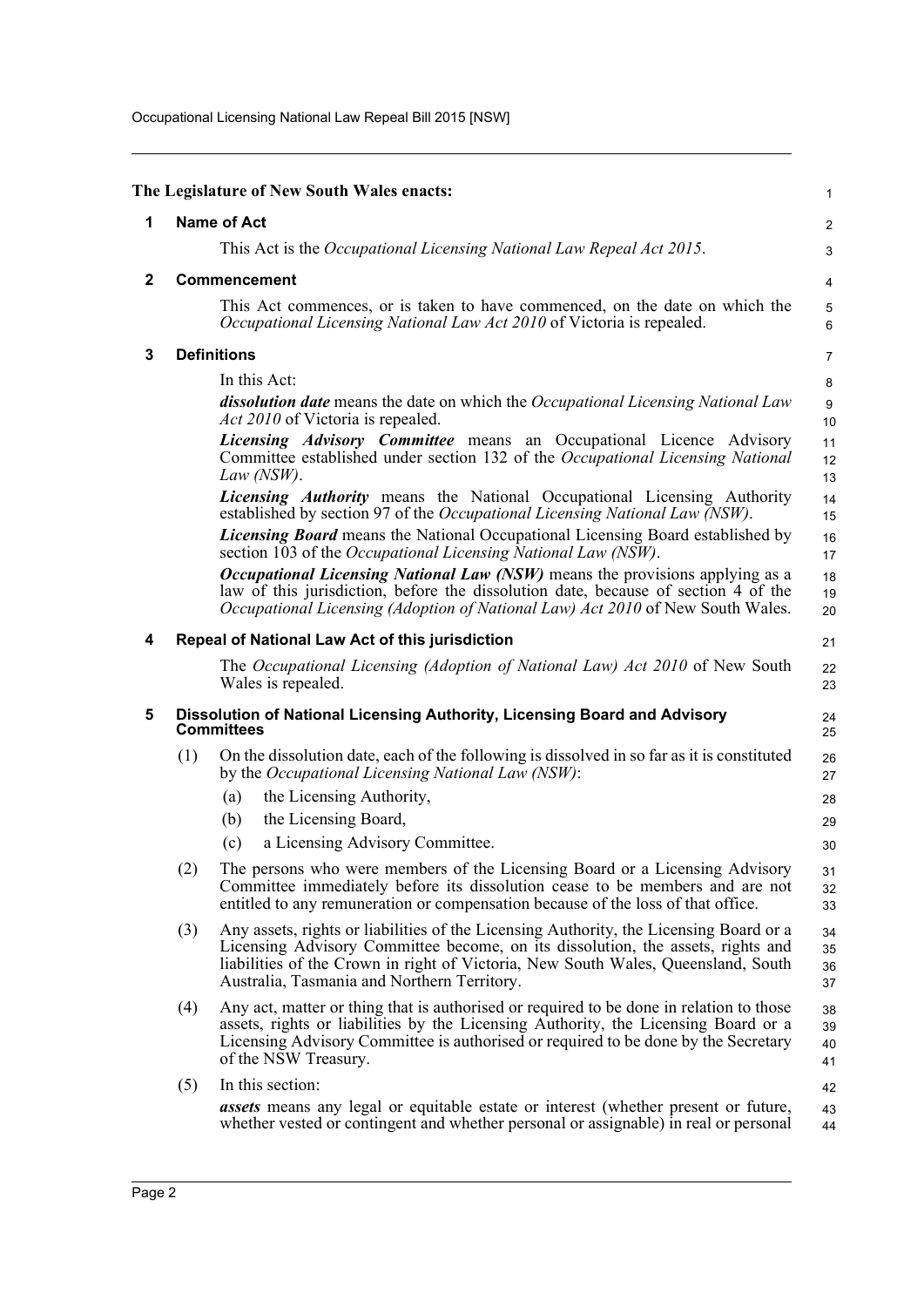<span id="page-5-3"></span><span id="page-5-2"></span><span id="page-5-1"></span><span id="page-5-0"></span>property of any description (including money), and includes securities, choses in action and documents. *liabilities* means any liabilities, debts or obligations (whether present or future, whether vested or contingent and whether personal or assignable). *rights* means any rights, powers, privileges or immunities (whether present or future, whether vested or contingent and whether personal or assignable). **6 Abolition of National Occupational Licensing Authority Fund** (1) On the dissolution date, the National Occupational Licensing Authority Fund established under section 142 of the *Occupational Licensing National Law (NSW)* is abolished. (2) Any money or property standing to the credit of the Fund immediately before its abolition are assets of the Licensing Authority to which section 5 applies. **7 Final Licensing Authority financial statements** (1) The Secretary of the NSW Treasury is to make arrangements for the preparation, auditing and publication of financial statements of the Licensing Authority in accordance with Australian Accounting Standards for the period before its dissolution for which financial statements have not been prepared, audited and published. (2) The Secretary may, for that purpose, require any persons who were members of the Licensing Board before its dissolution to exercise any functions with respect to those financial statements that they would have been required to exercise if the Licensing Authority and Licensing Board had not been dissolved. **8 Transfer of certain records to NSW Treasury** (1) The records of an entity dissolved by this Act are transferred by the operation of this section to the custody of the NSW Treasury. (2) The *State Records Act 1998* of New South Wales and other laws of New South Wales apply to those records, and so apply as if they were the records of NSW Treasury. (3) In this section, *records* has the same meaning it has in the *State Records Act 1998* of New South Wales. **9 Regulations** (1) The Governor may make regulations, not inconsistent with this Act, for or with respect to any matter that by this Act is required or permitted to be prescribed or that is necessary or convenient to be prescribed for carrying out or giving effect to this Act. (2) Without limiting subsection (1), the regulations may contain provisions of a savings or transitional nature consequent on the enactment of this Act. (3) Any such provision may, if the regulations so provide, take effect from the date of assent to this Act or a later date. (4) To the extent to which any such provision takes effect from a date that is earlier than the date of its publication on the NSW legislation website, the provision does not operate so as: (a) to affect, in a manner prejudicial to any person (other than the State or an authority of the State), the rights of that person existing before the date of its publication, or 1  $\overline{2}$  3 4 5 6 7 8 9 10 11 12 13 14 15 16 17 18 19 20 21 22 23 24 25 26 27 28 29 30 31 32 33 34 35 36 37 38 39 40 41 42 43 44